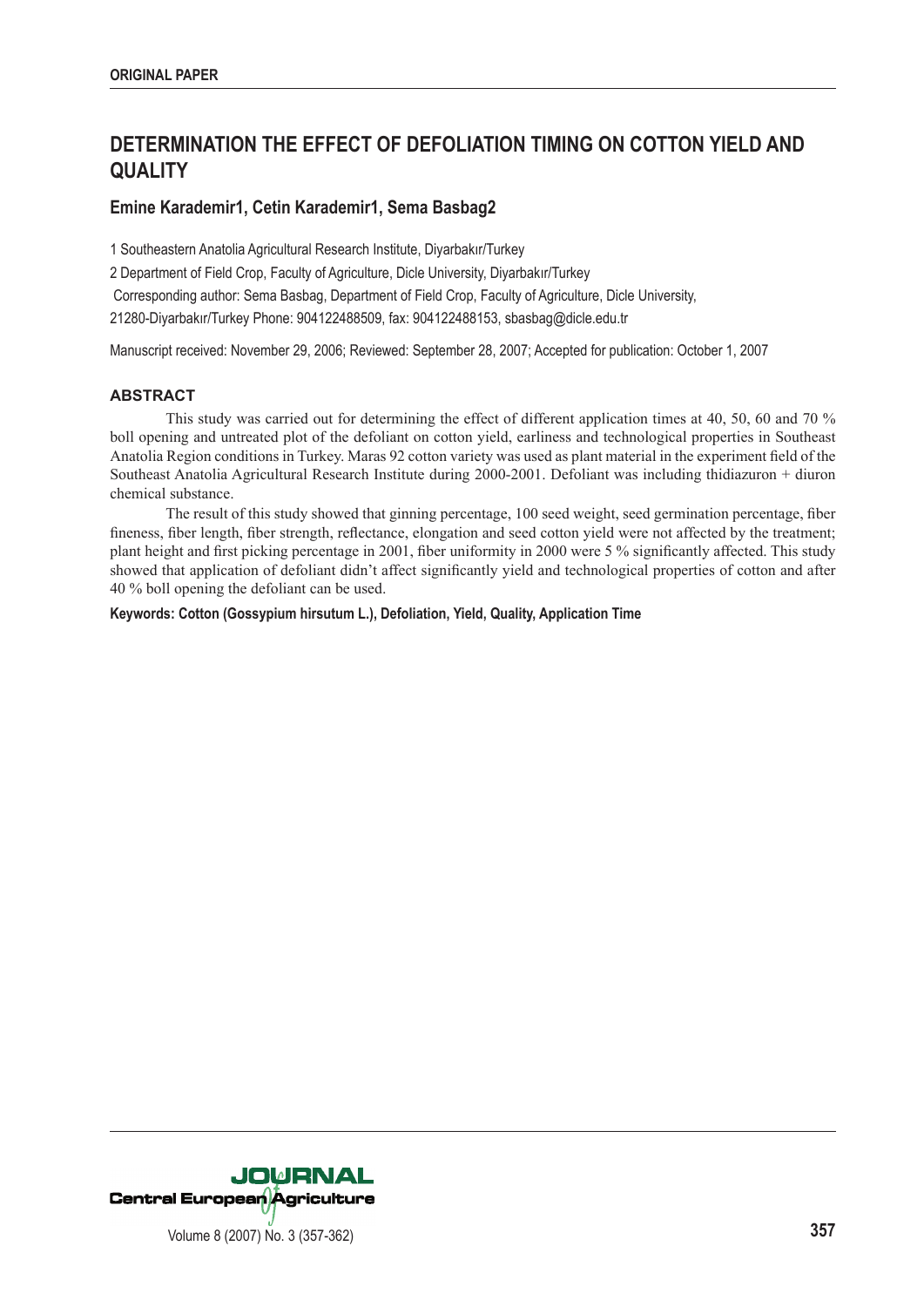# **INTRODUCTION**

 Cotton is one of the most important crops at the Southeast Anatolia Region in Turkey. In recently years, cotton sowing area and fiber production were increased significantly due to increase in irrigated area by GAP project. In addition to this, large field owner prefer mechanical harvesting of cotton instead of hand harvesting and therefore, they have to apply defoliation materials before harvest.

 Defoliation is an important management practice associated with high yields and high quality cotton. Defoliation allows earlier harvest than if the crop matured naturally, but it can reduce yield and alter fiber quality if the application of the harvest aid is premature [16]. Therefore, producers attempt to optimize the timing of harvest-aid applications by maximizing the number of young bolls that are mature and harvestable without sacrificing the yield and quality of older bolls [1, 10]. Many variables determine the optimum defoliation timing for cotton grown in different area.

 There are several techniques for determining when to begin applying harvest aids. Such as seed and fiber maturity, including percent open bolls, nodes above white flower, nodes above cracked boll, micronaire reading and visual inspection of cut bolls such as sharp knife techniques and Hall Lewis method [3, 15]. The number of days required to develop bolls to maturity depends upon growing conditions and weather. Hot and dry conditions will generally hasten maturity, while cool and wet conditions delay cotton maturity. Other factors that can impact maturity are fertility, plant-growth regulators, insect control, irrigation termination, and stand density. Cotton maturity is difficult to determine without using one of the above techniques to monitor the crop. Producers should employ proper techniques to determine cotton maturity before initiating harvestaid applications. Harvest-aid efficacy is influenced by environmental conditions before, at the time of, and following application [5, 6]. The producer can more effectively and economically prepare cotton for harvest by selecting the appropriate harvest aid based on environmental and crop conditions [7, 12].

 The objective of this study was to determine the effect of defoliation timing on cotton yield and quality and promise to producers when defoliation time is proper to cotton harvest under Southeastern Anatolia Region which is the major cotton production area in Turkey.

# **MATERIALS AND METHODS**

 Field experiments were conducted in 2000 and 2001 in experimental area of the Southeastern Anatolia

Agricultural Research Institute in Diyarbakır. Maraş 92 cotton variety was used as plant material which was registered for the region. Treatments were arranged in a 5 x 5 Latin square designs and defoliation treatments were initiated at 40, 50, 60 and 70 % boll opening time and untreated check. The dose of Thidiazuron + Diuron chemical substance was at 600 ml/ha. Weeds and fertilizer management and furrow irrigation were given as needed according to regional recommendations. Percent open boll was determined by counting total and open bolls in ten plants selected randomly.

 At sowing, plots were consisted of 6 rows 10 m long and spaced 0.70 m apart. At harvest, plot area was 22.4 m<sup>2</sup>. The four center rows of each plot were picked by hand 14 days after treatment application, seed cotton harvested from each plot was weighed and airdried before ginning and data were used to calculate total yields. Earliness was calculated as the percent of total yield picked at the first harvest, seed cotton samples were ginned and lint was weighed to calculate ginning turnout and a sub-sample of lint was analyzed by high volume instrument (HVI) testing. Data obtained were subjected to the analysis of variance and the means were compared using the LSD test.

# **RESULTS**

 The means and LSD groups regarding to examine characteristics were given in Tables. Defoliation timing and harvest aid affects on cotton yield and ginning percentage are presented in Table 1.

 As seen in Table 1; there were nonsignificant differences among the treatment means for seed cotton yield but the highest seed cotton yield was obtained from control treatment all of two years. Findings of this study confirm the results obtained by other researcher [6] while another researchers reported that seed cotton yield decreased by treatment [4, 10]; but Abd-El-et al. (1990) [1] reported that seed cotton yield were increased. Snipes and Baskin (1994) [16] reported that defoliation before 60% open bolls, resulted in yield losses of 7 to 15%. Kerby et al. (1992) [9] also reported that the need for an early harvest under some conditions to avoid potential grade losses due to later inclement weather.

 The effect of defoliation on ginning percentage was given on Table 1. It can be seen that non significant effect were recorded for ginning percentage, although first year 40% boll opening time treatment was higher (41.98%) compared with another treatments.

There were no significant differences among the treatments for 100 seed weight and seed germination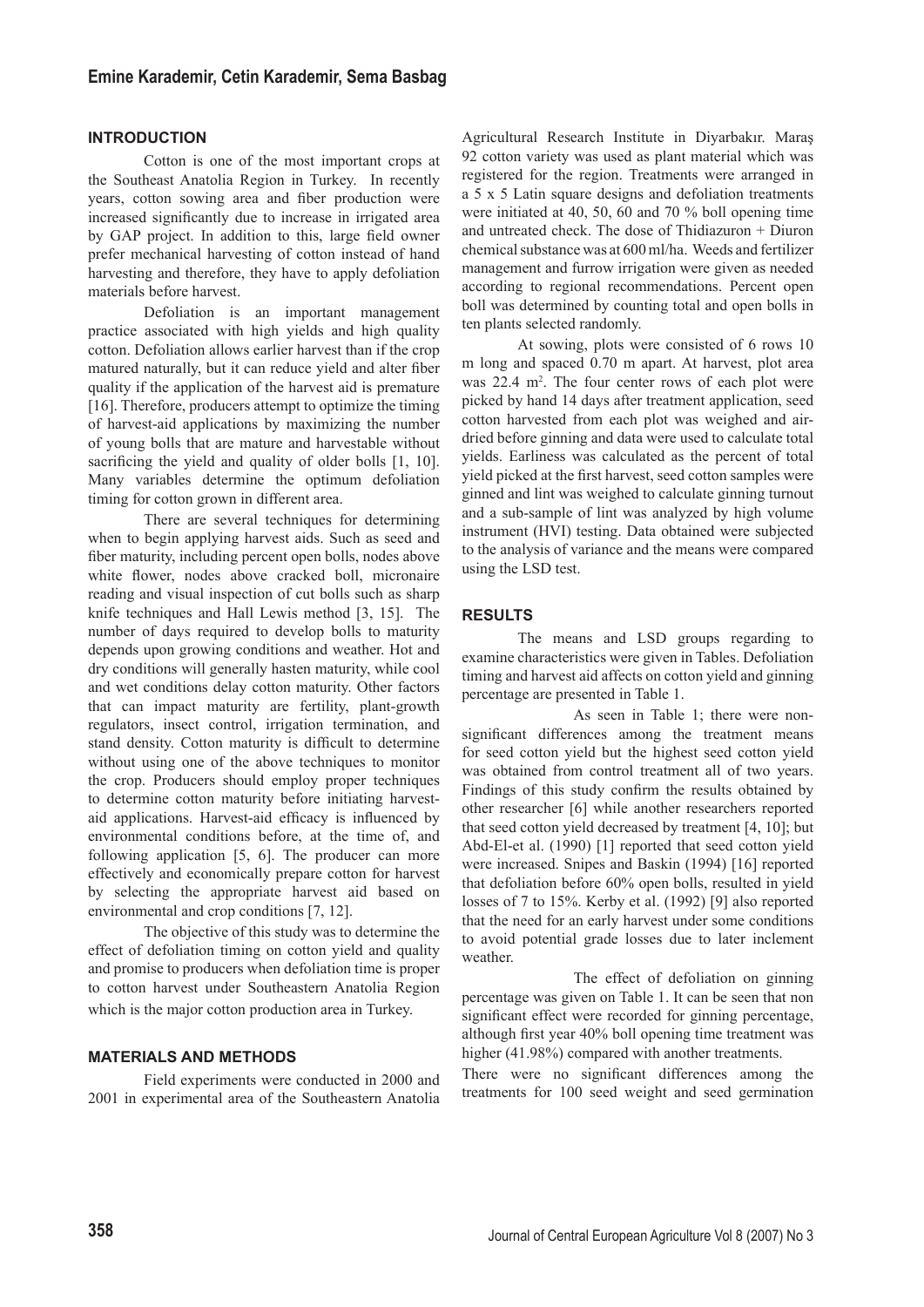|                    | Seed Cotton Yield (kg ha <sup>-1</sup> ) |      | Ginning Percentage (%) |       |
|--------------------|------------------------------------------|------|------------------------|-------|
| <b>Treatment</b>   | 2000                                     | 2001 | 2000                   | 2001  |
| Control (Unthreat) | 6010                                     | 4970 | 39.04                  | 37.86 |
| % 40               | 5680                                     | 4705 | 41.98                  | 38.34 |
| $\frac{9}{6}$ 50   | 5600                                     | 4470 | 39.48                  | 38.62 |
| % 60               | 5700                                     | 4520 | 38.86                  | 37.86 |
| %70                | 5950                                     | 4700 | 39.50                  | 38.54 |
| C.V (%)            | 5.14                                     | 6.77 | 5.00                   | 1.59  |
| LSD(0.05)<br>.     | n.s                                      | n.s  | n.s                    | n.s   |

Table 1. Harvest aid effects on seed cotton yield and ginning percentage

\* Significant at the 0.05 level

\*\* Significant at the 0.01 level

ns: non significant

#### Table 2. Harvest aid effects on 100 seed weight and seed germination percentage

|                    | 100 seed weight $(g)$ |       | Seed germination percentage $(\% )$ |       |
|--------------------|-----------------------|-------|-------------------------------------|-------|
| Treatment          | 2000                  | 2001  | 2000                                | 2001  |
| Control (Unthreat) | 11.00                 | 9.52  | 86.00                               | 87.00 |
| % 40               | 11.14                 | 9.36  | 80.40                               | 90.80 |
| $\frac{9}{6}$ 50   | 10.91                 | 9.28  | 81.20                               | 88.80 |
| % 60               | 11.19                 | 9.80  | 81.20                               | 92.00 |
| %70                | 11.12                 | 9.96  | 84.80                               | 90.80 |
| C.V (%)            | 3.53                  | 12.66 | 8.14                                | 7.34  |
| LSD(0.05)          | n.s                   | n.s   | n.s                                 | n.s   |

\* Significant at the 0.05 level

\*\* Significant at the 0.01 level

ns: non significant

**Table 3.** Harvest aid effects on first picking percentage and plant height

|                    | First picking percentage $(\% )$ |                    | Plant height (cm) |                   |
|--------------------|----------------------------------|--------------------|-------------------|-------------------|
| <b>Treatment</b>   | 2000                             | 2001               | 2000              | 2001              |
| Control (Unthreat) | 82.06                            | 92.54 ab           | 107.48            | 97.70a            |
| % 40               | 86.64                            | 94.16a             | 102.80            | 94.62 abc         |
| % 50               | 86.18                            | 94.04 a            | 104.40            | 93.94 bc          |
| % 60               | 83.46                            | 90.78 <sub>b</sub> | 103.08            | $93.00 \text{ c}$ |
| %70                | 81.52                            | 90.92 b            | 106.72            | 96.78 ab          |
| C.V(%)             | 3.46                             | 1.97               | 4.54              | 2.52              |
| LSD(0.05)          | n.s                              | $2.517*$           | n.s               | $3.312*$          |

\* Significant at the 0.05 level

\*\* Significant at the 0.01 level

ns: non significant

|                    | Fiber length (mm) |       | <b>Fiber fineness (micronaire)</b> |       |
|--------------------|-------------------|-------|------------------------------------|-------|
| <b>Treatment</b>   | 2000              | 2001  | 2000                               | 2001  |
| Control (Unthreat) | 30.88             | 29.72 | 4.52                               | 4.34  |
| % 40               | 30.33             | 29.89 | 4.46                               | 4.28  |
| $\frac{9}{6}$ 50   | 30.08             | 29.47 | 4.62                               | 4.02  |
| $\frac{6}{60}$     | 30.24             | 29.73 | 4.70                               | 4.18  |
| $\frac{9}{6}$ 70   | 30.77             | 29.83 | 4.66                               | 4.26  |
| C.V(%)             | 1.71              | 1.61  | 5.14                               | 12.00 |
| $\vert$ LSD (0.05) | n.s               | n.s   | n.s                                | n.s   |

| Table 4. Harvest aid effects on fiber length and fiber fineness |  |
|-----------------------------------------------------------------|--|
|                                                                 |  |

\* Significant at the 0.05 level

\*\* Significant at the 0.01 level

ns: non significant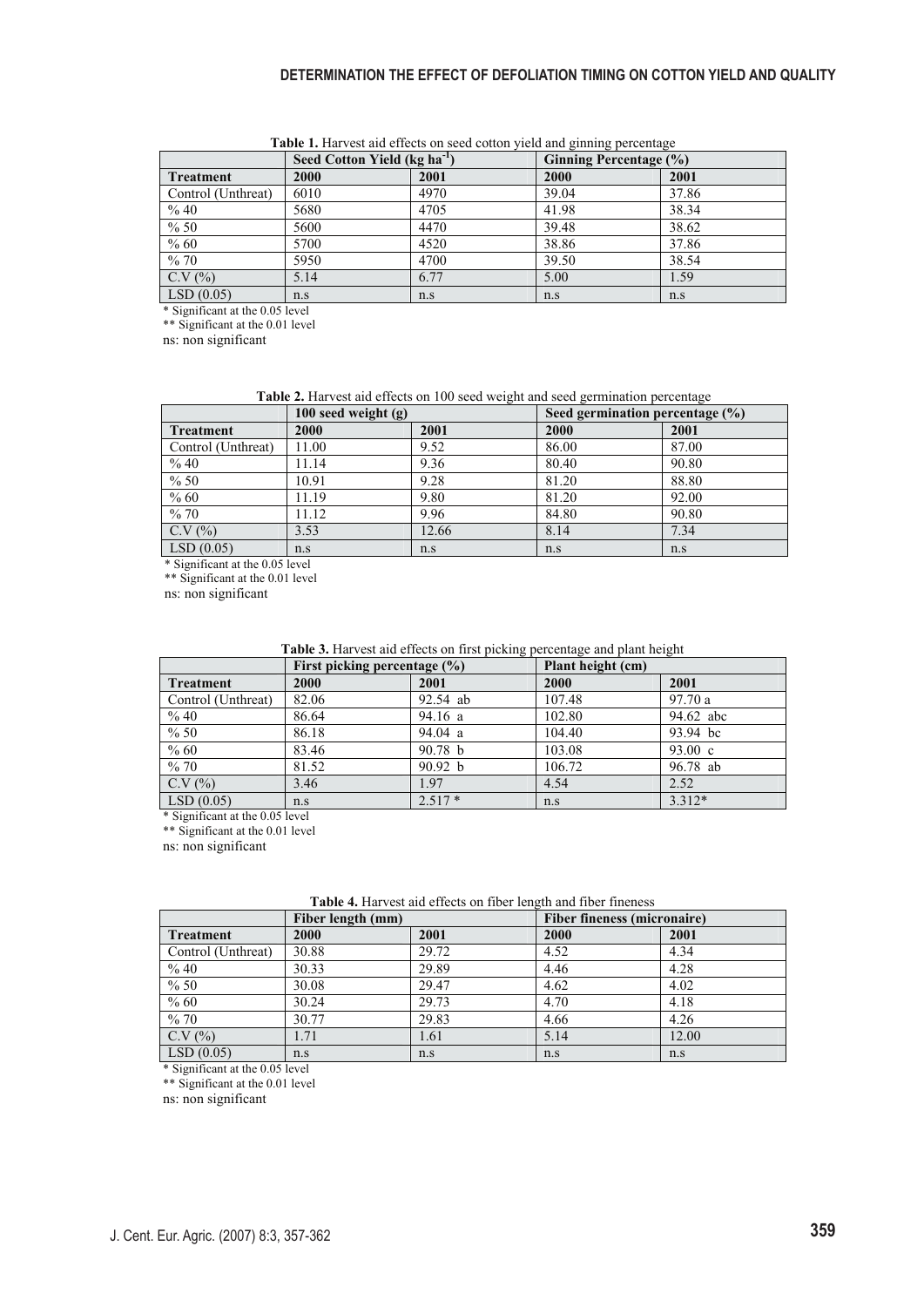# **Emine Karademir, Cetin Karademir, Sema Basbag**

|                    | Fiber strength $(g$ /tex) |       | Fiber elongation $(\%)$ |      |
|--------------------|---------------------------|-------|-------------------------|------|
| Treatment          | 2000                      | 2001  | 2000                    | 2001 |
| Control (Unthreat) | 29.30                     | 30.88 | 7.76                    | 7.64 |
| % 40               | 28.80                     | 31.10 | 7.22                    | 7.52 |
| % 50               | 27.86                     | 31.30 | 7.70                    | 7.66 |
| % 60               | 28.06                     | 31.92 | 7.48                    | 7.68 |
| %70                | 28.84                     | 31.52 | 7.50                    | 7.40 |
| C.V(%)             | 5.03                      | 5.11  | 6.37                    | 8.12 |
| LSD(0.05)          | n.s                       | n.s   | n.s                     | n.s  |

**Table 5.** Harvest aid effects on fiber strength and fiber elongation

\* Significant at the 0.05 level

\*\* Significant at the 0.01 level

ns: non significant

**Table 6.** Harvest aid effects on fiber elongation and fiber uniformity

|                    | Fiber uniformity $(\%)$ |       | <b>Reflectance (Rd)</b> |       |
|--------------------|-------------------------|-------|-------------------------|-------|
| <b>Treatment</b>   | 2000                    | 2001  | 2000                    | 2001  |
| Control (Unthreat) | 85.16 a                 | 83.94 | 68.98                   | 73.72 |
| % 40               | 83.90 b                 | 84.72 | 69.32                   | 71.26 |
| % 50               | 84.64 ab                | 83.92 | 69.60                   | 71.82 |
| % 60               | 84.62 ab                | 84.14 | 69.96                   | 72.26 |
| %70                | 85.38 a                 | 84.60 | 70.50                   | 71.48 |
| C.V(%)             | 0.80                    | 0.76  | 3.31                    | 3.59  |
| LSD(0.05)          | $0.9316*$               | n.s   | n.s                     | n.s   |

\* Significant at the 0.05 level

\*\* Significant at the 0.01 level

ns: non significant

### (Table 2) all of two years.

 As seen in Table 3 for first picking percentage, first year didn't show any significant differences among the treatments, although 40 and 50% boll opening time treatments were higher than the other treatments, but second year applications in 40 and 50% boll opening times resulted in significant increases for first picking percentage when compared the other treatment means. The findings showed that defoliant and application time probably caused some earliness.

 It can be seen that Table 3; there were significant differences exist for plant height in 2001, the plant height were affected from defoliation timing, control (untreated) and 70% boll opening time treatment shared same group, this findings showed that early applications resulted shorter plant height than the untreated check.

 Defoliation timing and harvest aid impacts on fiber length and fiber fineness are presented in Table 4. It can be seen that in Table 4, there were non significant differences for fiber length and fiber fineness all of the year 2000 and 2001. The result of this study confirm to

Larson et al.. (2005) [11] who reported that defoliation timing did not impact the fiber strength, staple length and length uniformity.

 There were non significant differences for fiber strength and fiber elongation among the whole treatments (Table 5). Similar results have been reported by [4, 13, 6, 8, 14, and 1].

 Table 6 showed that for fiber reflectance there were non significant differences, significant differences were found among the treatments in first year for fiber uniformity, control and 70% boll opening time treatment were highest and shared same group, second year there were non significant differences.

### **DISCUSSION**

 Recently year's large producers to prefer to mechanical harvest instead of hand harvest in Turkey. Therefore, information about determining different defoliation timing schemes is useful for cotton producers. From this study, it was observed that, after 40% boll opening time defoliant material can be applied